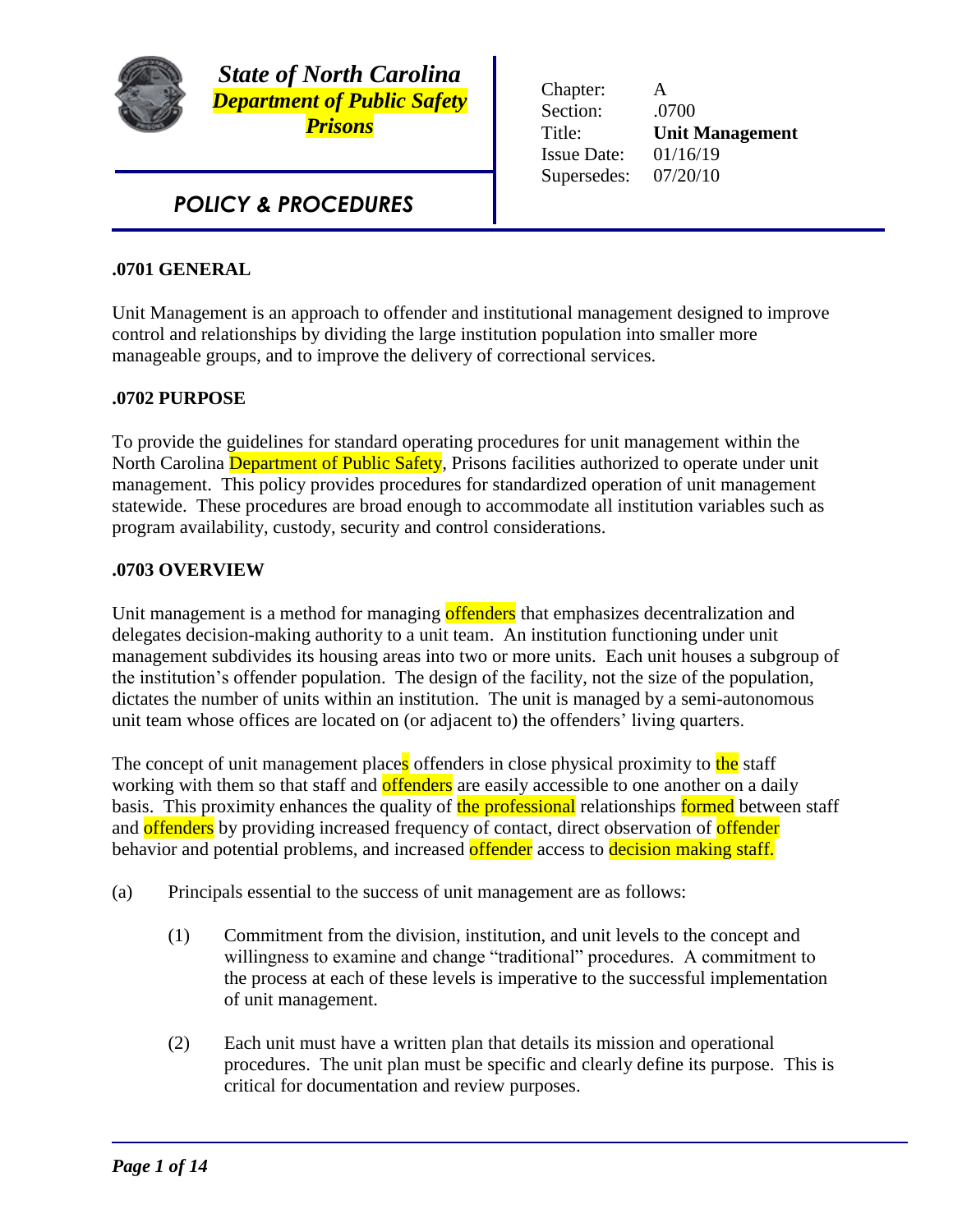- (3) Unit staff should be competent, well trained experienced staff members, who have a professional commitment to the unit management concept and its principles.
- (4) Adequate resources, including: staffing levels, time, financial resources, training and material resources necessary to meet the Prisons written policy expectations for unit management must be provided.
- (5) Cooperation and assistance among an institution's various departments is imperative.
- (6) Results should be evaluated and analyzed through a systematic assessment of the degree to which unit management is meeting its established goals with an eye towards refinement of activities, programs, and efforts to maximize overall effectiveness and efficiency. Region Directors will address any recommended changes to the Director of Prisons or the Director's designee.

#### **.0704 OBJECTIVES**

It is Prisons' responsibility to care for, control, and correct offenders sentenced to confinement within its facilities. Unit management provides a balanced approach towards accomplishing these objectives and fulfilling Prisons' mandate.

- (a) Unit management achieves its objectives by enhancing the quality of the professional relationships formed between staff and offenders. It accomplishes this by:
	- (1) Minimizing inter-unit transfer of offenders.
	- (2) Stabilizing staff to a unit. Generally, this means they are assigned to a unit for a minimum of six months, although they may rotate through various shifts.
	- (3) Providing better observation of **offenders**.
	- (4) Optimizing the amount of communication between staff and offenders.
	- (5) Holding offenders accountable for their own actions.
	- (6) Giving **specified** unit supervisory staff decision-making authority.

- (7) Individualizing offender program plans.
- (8) Providing, where possible, a specialized inter-unit program to meet the needs of treatment strategies.

#### **.0705 STAFF ROLES**

(a) Unit management results in much of the decision-making authority, previously centralized or the responsibility of other departments, being delegated to Unit Managers. At the same time, the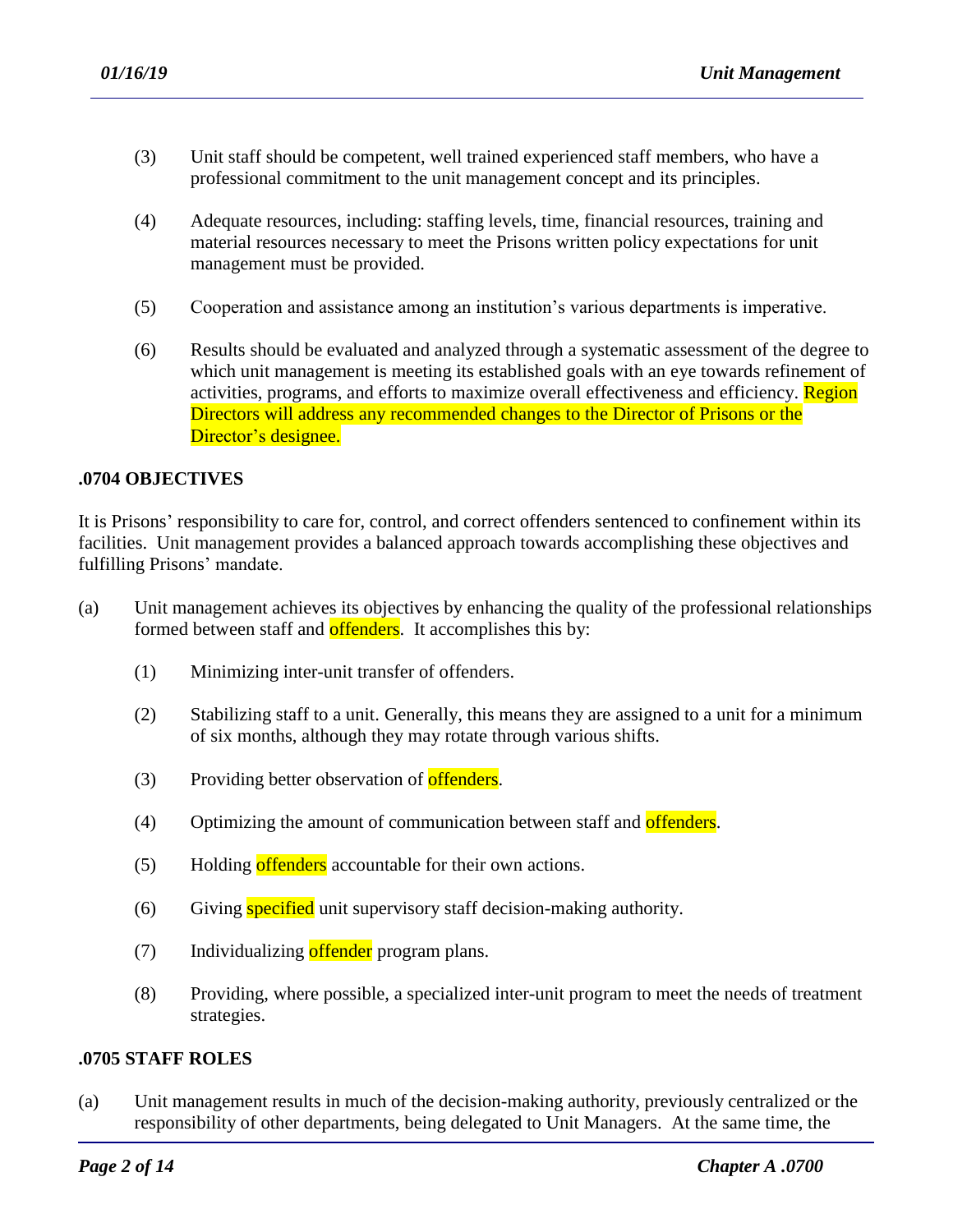institution administration continues to be ultimately responsible for the proper administration of the institution. Therefore, ongoing dialogue between Unit Managers and the administration is essential. Under unit management, roles of central office level and institutional staff must be defined.

- (1) Warden/Administrator/Superintendent (For the purpose of this policy, the Warden/Administrator/Superintendent will be referred to as the Administrator) The Administrator, has final authority and responsibility for all matters occurring within the institution to include the development and implementation of written policy and procedure that govern the selection criteria, supervision, and rotation of staff who work directly with offenders in restrictive housing on a regular and daily basis. However, unit management will not succeed unless the Administrator ensures appropriate delegation of authority to the Unit Manager. This will include much of the case management, security, sanitation, preventive maintenance, and other routine operational responsibilities.
- (2) Associate Warden/Assistant Superintendent for Custody and Operations (For the purpose of this policy, the Associate Warden/Assistant Superintendent for Custody and Operations will be referred to as the Assistant Superintendent). The Assistant Superintendent should have the expertise to understand and monitor the units, to ensure consistency in addition to quality of operations and to make certain that the authority and responsibility delegated to the units is effectively managed.

The Assistant Superintendent will be the immediate supervisor of the Unit Managers and the primary liaison between Unit Managers and the Administrator. The Assistant Superintendent will also be responsible for periodic inspections and audits of the units.

Guidelines, dissemination of policy and parameters within which the units are to work shall be set forth as part of the leadership responsibilities of the Assistant Superintendent to assure that the philosophy, policy, and the intent of unit management is adhered to, and that the total mission of the institution is accomplished through achievement of the unit plan.

(3) Associate Warden / Assistant Superintendent for Programs (For the purpose of this policy, the Associate Warden/Assistant Superintendent for Programs will be referred to as the Assistant Superintendent for Programs). The Assistant Superintendent for Programs is a key member of the institutional management team and is responsible for the management of all institutional programs staff except programs staff assigned to a unit team. Responsibility also includes overall responsibility for administration of all programs, classification, case management, educational/vocational and chaplaincy activities. The Assistant Superintendent for Programs will have administrative but not clinical supervision of medical and mental health operations and associated staff assigned to the institution.

It is vital that the Assistant Superintendent for Programs and the Assistant Superintendent for Operations cooperate with each other in the overall delivery of program and health services within the institution. Because unit management directly ties the unit team into the delivery of services with all sections under the supervision of the Assistant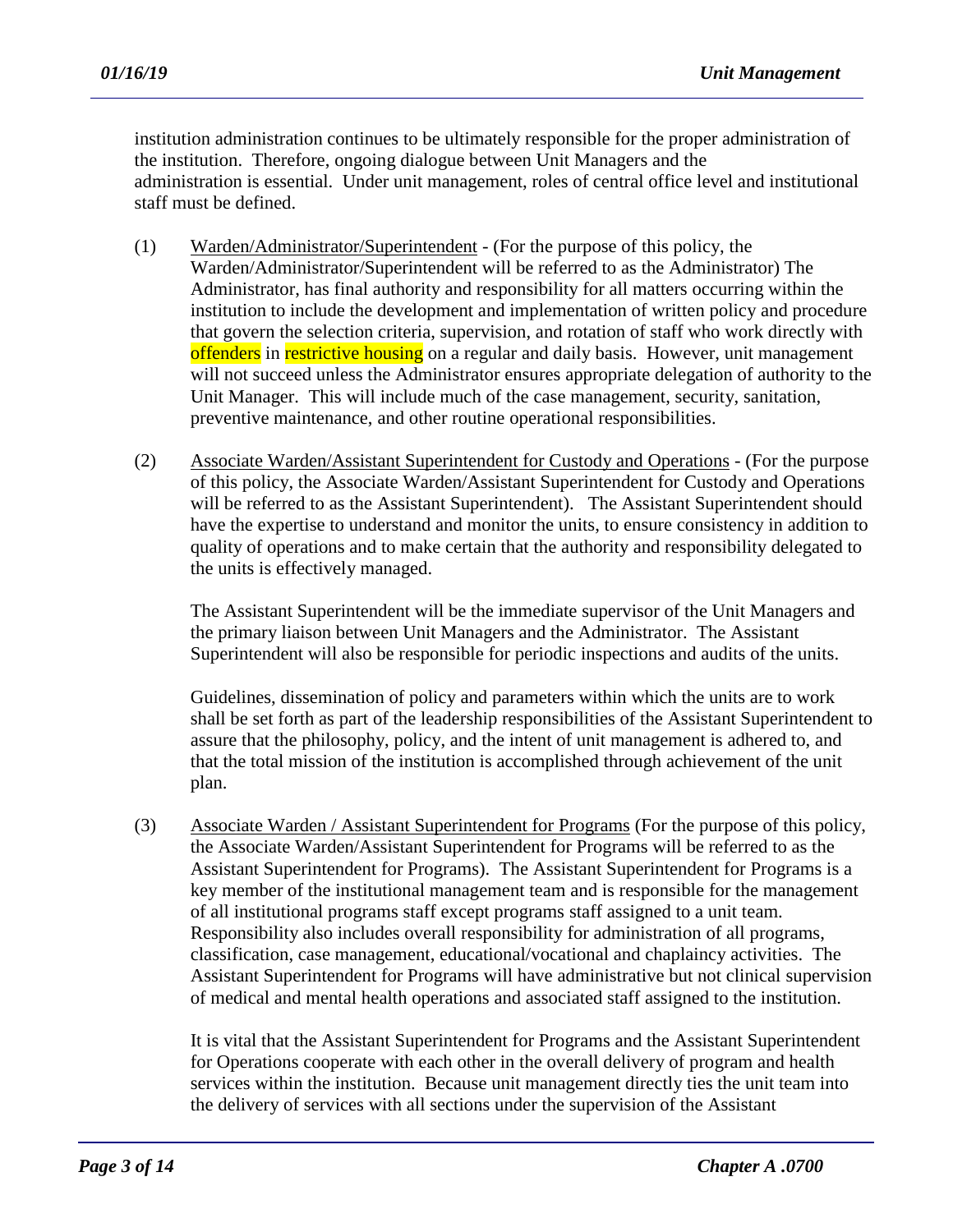Superintendent for Programs, decision making requires extensive communication and coordination. Prior to the implementation of new programs or changes in existing programs, consultation between what is traditionally referred to as "programs and custody" must occur and a mutual endorsement of support must be agreed upon.

If conflicting issues can not be resolved between the Assistant Superintendent for Programs and the Assistant Superintendent for Operations, the Administrator will issue the final decision.

While having no direct supervision of unit managers and members of the unit team, the Assistant Superintendent for Programs has the authority to direct unit team staff in the performance of their duties consistent with institutional procedures and division policy.

(4) Unit Manager (Unit Manager II, Unit Manager III) - The Unit Manager is the administrator, supervisor, coordinator, and monitor of a team of staff members who are assigned to work in his or her unit. As a department head, the Unit Manager will be called upon to perform other institution-related functions as well, such as serve on institution committees, hiring and promotion interview teams, serve as institution duty officer, and meet regularly with the Assistant Superintendent, Captains and other Unit Managers to coordinate and improve management functions throughout the institution.

At the unit level, a Unit Manager is responsible for the overall custody, security and operation of all phases of his or her unit in regard to both staff and **offenders**. For staff, this includes: providing orientation and direction, creating a unit plan, scheduling, training, supervising, and doing performance evaluations. Regarding offenders, the Unit Manager will develop in-unit programming and, in collaboration with unit staff, will have specified decision-making authority regarding: classification, program and job assignments, program reviews, and handling of disciplinary reports and administrative remedy procedures.

The Unit Manager is a generalist with broad administrative responsibilities regarding unit staff. This includes supervisory authority over the unit's Assistant Unit Manager, unit clerical staff, and managerial authority over Sergeants, Officers on all shifts, and Case Managers (where available for unit team assignment). In exercising this authority, the Unit Manager will make use of the expertise of other department heads and their staff. Accordingly, the Unit Manager will foster good communications and working relationships with other institutional department heads.

Unit Managers have the responsibility to develop, monitor and adjust post orders and standard operating procedures to fit the mission of their unit upon the approval of the Administrator. Unit Managers are responsible for inventory of all equipment and tools assigned to the unit, and should coordinate work-order request for maintenance repairs according to institution procedures. While not provided with a separate unit budget for clothing, janitorial supplies, and other budget items, Unit Managers should monitor institution budgeted items ensuring practices within the unit are based on sound fiscal management of such resources.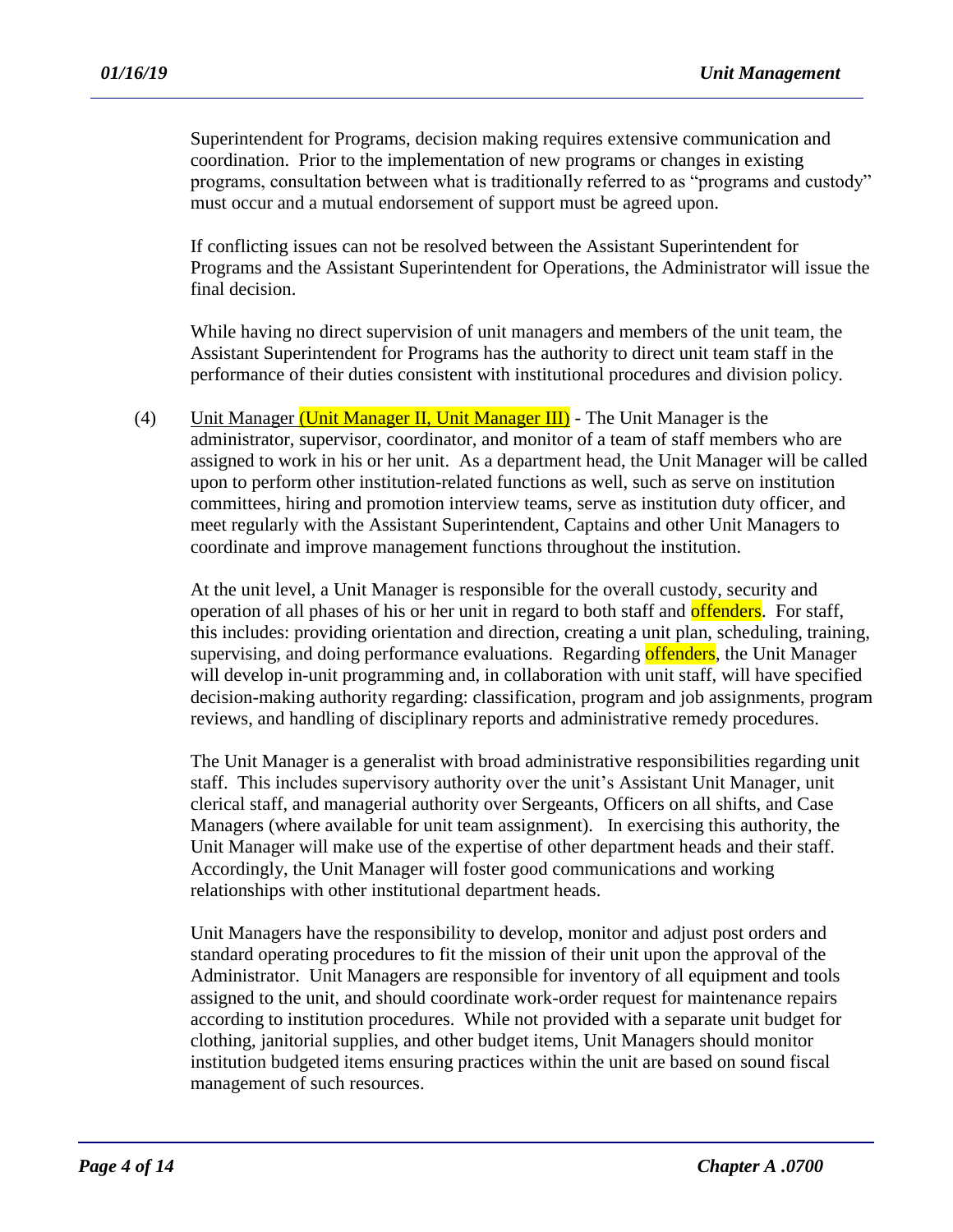The relationship between the Unit Manager and the Shift Officer-In-Charge (OIC) should be such that whenever possible, decisions regarding unit security matters should result from joint discussions between the Unit Manager and the OIC. When the Unit Manager and OIC disagree, the Assistant Superintendent will have final authority.

(5) Assistant Unit Manager (Unit Manager I, Unit Manager II) - The Assistant Unit Manager is under the direct supervision of the Unit Manager. The Assistant Unit Manager directly supervises the Sergeants, Officers, and Case Managers assigned to the unit team. In the absence of or upon designation by the Unit Manager, the Assistant Unit Manager assumes the role of the Unit Manager and has the same decision making authority as the Unit Manager.

The Assistant Unit Manager will normally work a staggered shift from the Unit Manager routinely overlapping at least four hours per day and providing weekend coverage at least once per month. The Assistant Unit Manager may be assigned a caseload for case management purposes and will generally oversee the day to day case management operations on the unit. This includes completion of classification and case management reviews, monitoring offender progress through periodic program reviews, participating on various unit and institution committees. Other duties assigned by the Unit Manager will include participating in the unit's orientation program, town hall meetings, offender disciplinary process and offender administrative remedy procedures.

(6) Case Managers - A Case Manager works under the direct supervision of the Assistant Unit Manager. The Case Manager will not normally be assigned correctional officer duties unless an emergency situation has been declared or as designated by the Unit Manager in unusual circumstances.

Case Managers are responsible for all case management functions as directed by DOP policy and for assisting offenders on their caseload in resolving day-to-day issues that may arise, using a variety of methods, such as individual or group counseling, crisis intervention, **motivational interviewing**, and referral services which require contact with staff and **offenders** both on and off the unit. Consequently, Case Managers should regularly monitor the work and program sites of the **offenders** on their caseload; and when necessary, provide assistance to both offenders and work/program supervisors.

Additionally, Case Managers should develop a general knowledge about offenders in their unit and detailed information concerning offenders on their specific caseload, interview and provide orientation to newly admitted offenders, serve as a staff sponsor of on-unit offender program groups, and attempt informal resolution of offender complaints.

(7) Unit Sergeant - A Unit Sergeant is a member of the security staff who is primarily responsible for day-to-day custody and security within the unit. In addition to providing direct supervision, completing performance appraisals, and employee time reports of Correctional Officers on the unit team, the Sergeant assists offenders in resolving day-today issues that may arise, providing crisis intervention, investigating disciplinary and administrative remedy issues.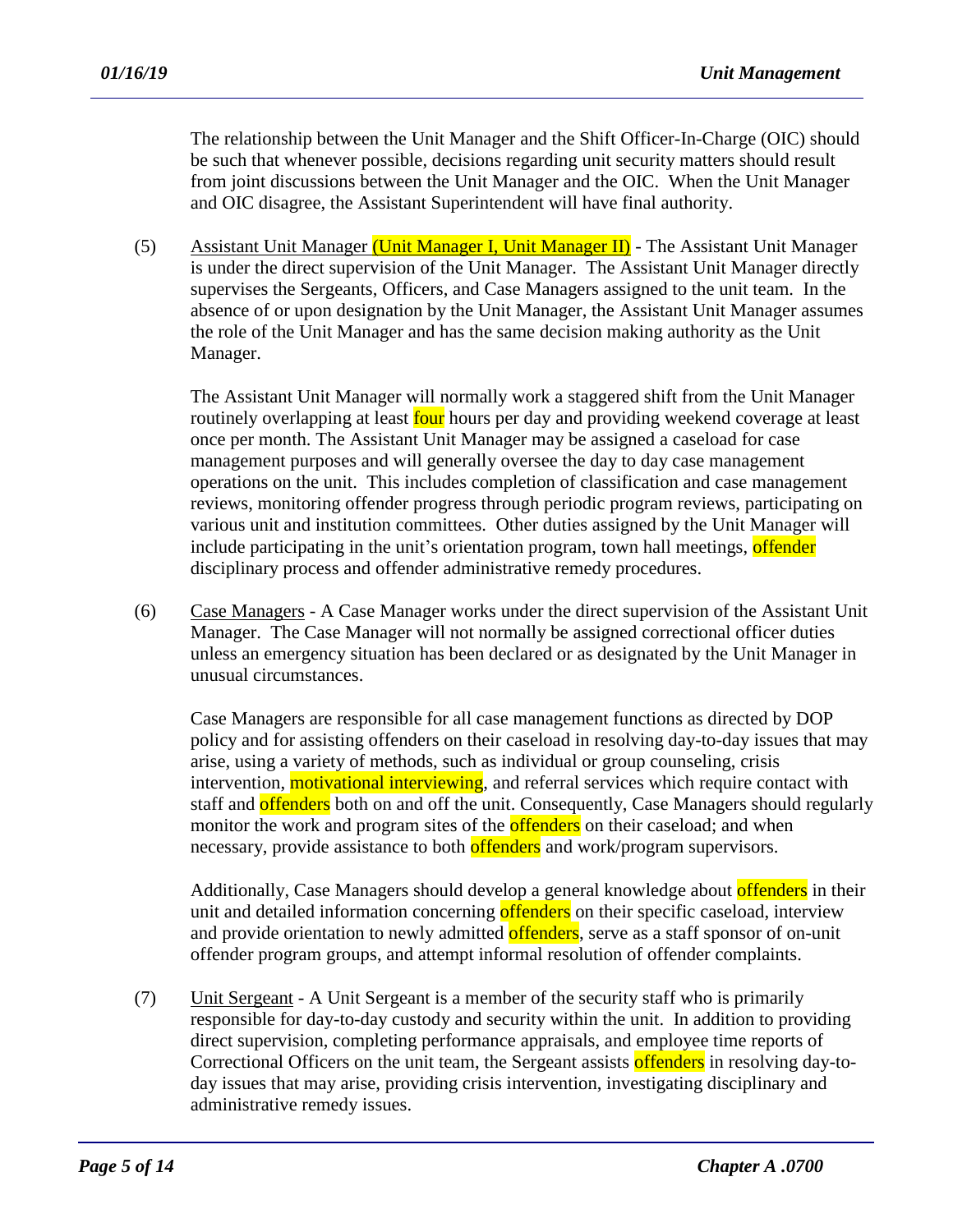The Sergeant will also be responsible for providing daily safety, security, and sanitation inspections of the unit, coordinate the offender telephone program, and monitoring movement of **offenders** as they leave the unit. The Sergeant will be responsible for conducting both formal and informal counts and ensure all posts are properly staffed.

(8) Unit Correctional Officer - Unit Correctional Officers primary responsibilities are **offender** security and accountability. The Unit Correctional Officers are the first-line consultant to the unit staff regarding unit/institution related security matters which affect the unit and institution. It is these staff members' primary responsibility for unit sanitation and cell/dorm inspections. The Unit Correctional Officer is responsible for maintaining required logs detailing events occurring during the shift.

The Unit Correctional Officers are valuable members of the unit team. They should be regularly assigned to a unit, to better know the **offenders** and staff with whom they work and, therefore, can better contribute to the mission of the unit. Correctional Officers and unit staff are expected to communicate freely with one another. Unit Managers shall ensure that maximum input is received from Correctional Officers assigned to the unit. This may be in writing or the Correctional Officer may attend unit classification and program review meetings. Unit Correctional Officers should have completed the probationary period prior to being assigned unit management responsibilities that require the supervision of segregated offenders. Due to the intensity of supervising segregated offenders, unit staff may be rotated prior to six months, however, Correctional Officers whose effectiveness may have been compromised by misconduct or ethical issues should be rotated before this period of time elapses pending disciplinary action. Unit Managers shall require supervision of on the job performance to include written input for each correctional officer's performance evaluation.

- (b) The relationship between unit management staff and institution staff is critical if unit management is to be successful. To best serve the needs of the **offenders** and to promote the orderly operation of the institution, significant interaction must occur between unit staff and other support staff to include custody and operations, programs, administrative and maintenance staff. These support staff serve in a role to support the unit staff in the delivery of services and programs. Of particular importance is the role of the institution officer-in-charge who must interact with the unit staff as listed below:
	- (1) Officer-In-Charge The Officer-In-Charge (OIC) will normally be a Captain or Lieutenant who has responsibility for the overall custody and security operations of the institution. In the event of an emergency, the OIC is designated as the incident commander until properly relieved by a higher-ranking employee. The OIC will be responsible for the perimeter, the yard, internal hallway security, controlling movements, entry and exit from the institution and all buildings, excluding individual units.

The OIC, has decision-making authority throughout the institution however, he or she should normally defer decision making on the units to the Unit Manager and must maintain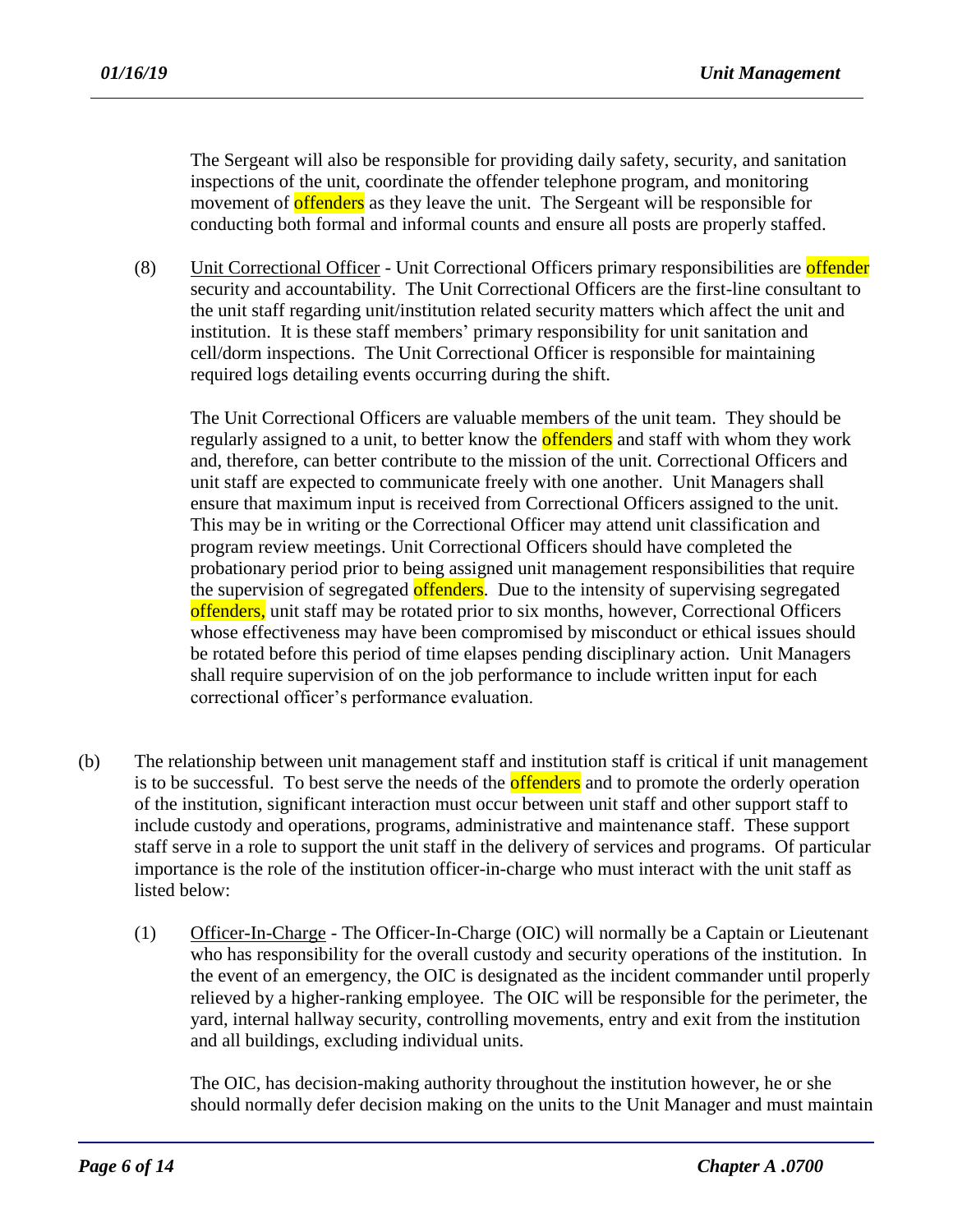a cooperative relationship with Unit Managers. If conflicts of interest or differences of opinion occur between the OIC and Unit Manager regarding issues, such differences should be referred to the Assistant Superintendent for resolution. If the OIC deems institutional security will be compromised before the Assistant Superintendent can be consulted, the OIC has final decision-making authority in such circumstances.

The OIC serves as an advisor, consultant, and monitor for other department heads in matters pertaining to security issues. The OIC will be responsible for formal offender counts, maintaining logs of events, and monitoring security systems to include fire/smoke alarms, intrusion detection systems, surveillance systems and other monitoring systems.

### **.0706 ESSENTIALS OF UNIT MANAGEMENT**

While flexibility is a hallmark of unit management, the Division of Prisons has established the following minimum requirements as essential to the operation of any facility under the unit management concept.

- (a) Written Guidelines Clear written guidelines will be available. Three documents are needed:
	- (1) A division policy statement concerning unit management, issued by the Director of Prisons.
	- (2) An institution procedure manual, issued and signed by the administrator, which specifies how the division level policy that pertains to unit management will be implemented at the institution.
	- $(3)$  Each unit must have a written plan which describes that unit's operation within parameters established by both division policy and facility SOP's. This plan must be approved by the **Assistant Superintendent and Administrator.**
- (b) Unit Managers as Department Heads As outlined in this section, the Unit Manager is delegated the responsibility for the security, sanitation, order, and development of program alternatives for their unit. In this regard the position functions within a particular unit much as an administrator does in the institution at large. In keeping with the concept of decentralization, limited authority is delegated to the Unit Manager to make decisions relative to the operation of the specific unit. The position serves as the primary liaison with other units as well as other sections/departments within the institution and must be considered to have equal standing with other mid-level management persons within the organizational structure with regards to such interactions. Unit Managers should be included in the rotation of persons designated to serve as the institution stand-by duty officer.

It is critically important that Unit Managers and Captains/ Lieutenants who may function as the Officer in Charge of the institution all report to the Assistant Superintendent for Custody and Operations. This mutual reporting relationship will allow for prompt and fair resolution to conflicts that may arise from areas of overlapping responsibilities. A spirit of cooperation and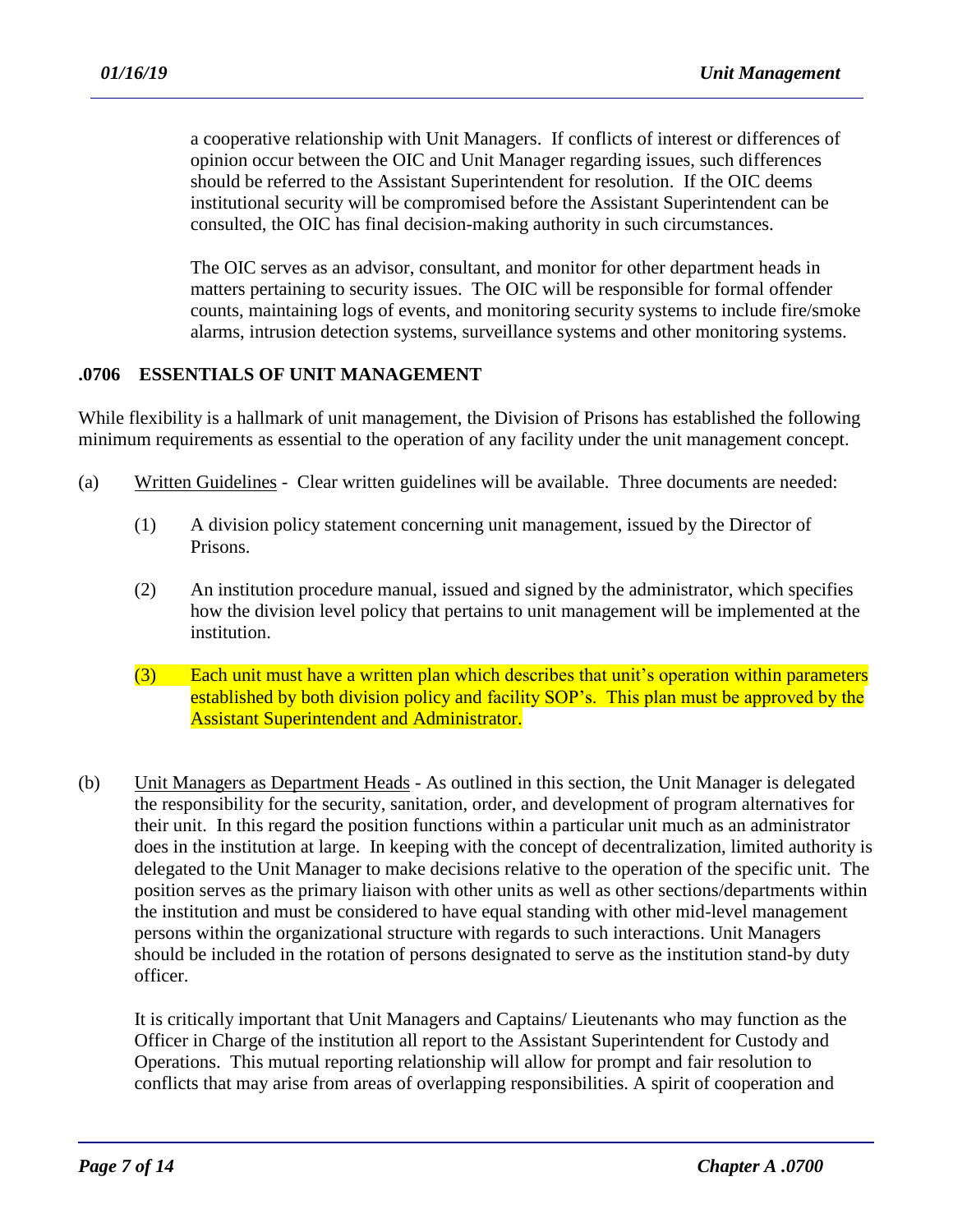support must be realized between these sections if unit management is to contribute to successful institution operation.

- (c) Size of Units The design of the facility, not the size of the population, dictates the number of units within an institution.
- (d) Staffing As facilities are not staffed the same, staffing standards are established for the sake of quality control and planning purposes. In planning for new institutions and where existing staffing allows, statewide standards for unit management should include; a unit manager, assistant unit managers, correctional sergeants, correctional officers, program staff based on a ratio of 1 staff to 75 offenders, and a unit clerical position.
- (e) Coverage Unit custody staff will provide 24-hour coverage of the unit and the Unit Manager, Assistant Unit Manager, and Case Managers will supplement staffing normally providing a minimum of thirteen hours' coverage four days per week and eight hours on weekends, at least once per month. The Assistant Unit Manager will normally work a staggered shift from the Unit Manager, routinely overlapping four hours per day and providing weekend coverage on a rotation basis as determined by the facility head.
- (f) Office Space To help create positive offender-staff relationships allowing offenders easy access to unit staff charged with decision-making ability about their case, office space for unit staff will be located on or adjacent to the offender living quarters.
- (g) Training Staff must receive initial and ongoing training regarding their roles and responsibilities. New unit staff should be provided initial training at the institution level upon assignment to a unit team. Within six months of appointment, new Unit Managers are encouraged to participate in a minimum of three days on-site mentoring and training with a Unit Manager currently operating a well-established functional unit. It is encouraged that this training occurs at a site other than the assigned institution where the Unit Manager is employed.

Prisons sponsored Unit Management training will occur upon a new institution opening that has been staffed to operate under the unit management concept. In addition, site specific training will be conducted for a facility converting to unit management prior to conversion and/or upon the request of the Director of Prisons.

# **.0707 UNIT OPERATIONS**

Each unit, under the supervision of the Unit Manager, will be responsible for the following operational functions:

(a) Offender Orientation - Each unit will be responsible for its own orientation program. This program will serve to inform new offenders of the unit programs, operations, and to get offenders into the mainstream of the unit as quickly as possible. The **offender** orientation shall be in written format and reviewed annually to ensure it is current with recent policy changes and relevant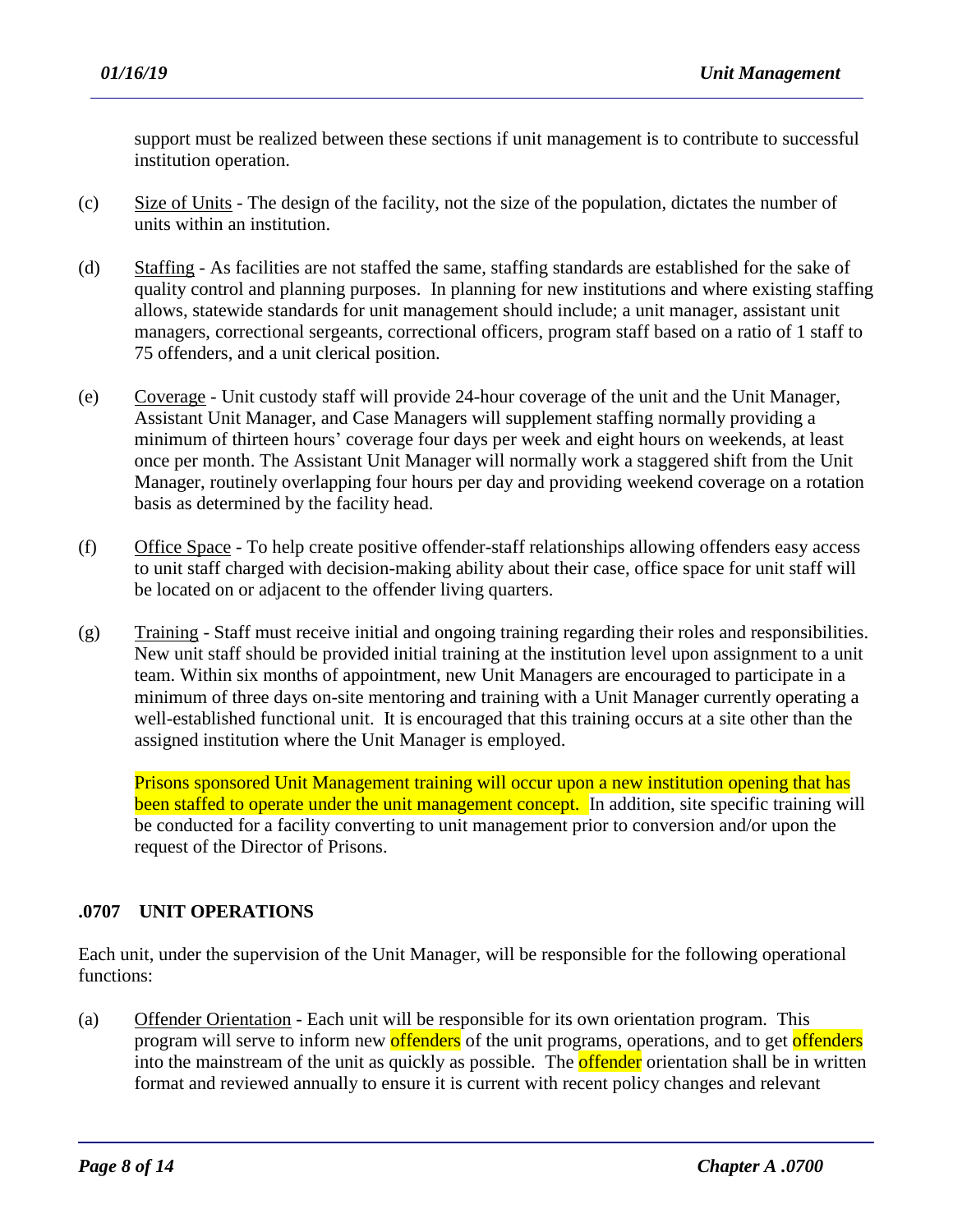issues. Offender orientation should be provided to offenders within 72 hours of assignment to the unit.

(b) Unit Team Meetings - The Unit Manager will be responsible for leading unit team meetings a minimum of once per quarter. All unit team staff should attend these meetings to enhance communication and participate in planning and evaluation efforts involving unit operations. Minutes of these meetings should be submitted to the Assistant Superintendent with a copy provided to the Administrator.

The Unit Manager is responsible for sharing information from unit team meetings with appropriate staff and responding to staff regarding issues arising from unit team meetings. The Unit Manager is also responsible for soliciting other key personnel and department heads to present information, provide training and assess issues.

(c) Town Hall Meetings - At a minimum of once per month, the Unit Manager or designee is responsible for chairing a town hall meeting involving offenders and unit team staff. Its intent is to serve as a two-way communication channel: staff can inform offenders about new procedures and changes in unit operations. Offenders can bring up suggestions of their own and discuss ways to improve how the unit functions. Town hall meetings are not the place for **offenders** to discuss issues that have only a personal relevance.

Town hall meetings should include all **offenders** on the unit if security and physical layout permits. Where security or physical layout prevent full meetings with all **offenders**, units may use a representative group of offenders. Minutes of these meetings should be submitted to the Assistant Superintendent with a copy provided to the Administrator.

The Unit Manager is responsible for sharing information from town hall meetings with appropriate staff and responding to **offenders** regarding issues arising from town hall meetings. The Unit Manager is also responsible for soliciting other key personnel and department heads to present information, provide training and assess issues. It is recommended that agenda items be submitted by offenders in advance of town hall meetings to allow for response preparation.

- (d) **Offender** Disciplinary Action The Unit Manager is responsible for administering **offender** disciplinary procedures on the unit. Offender misconduct is to be reported to Unit Management or ranking unit staff member. This authority includes appointing investigating officers, charging offenders, accepting guilty pleas from **offenders** and the authority to dismiss charges. Unit Management has authority to impose punishment for guilty pleas. Unit Management will also be responsible for referral of disciplinary actions to the Disciplinary Hearing Officer for cases where offenders plead not guilty. Unit Management has authority to remove offenders from disciplinary restrictive housing in accordance with facility procedures.
- (e) Administrative Remedy Procedures The Unit Manager is responsible for administering offender administrative remedy procedures. Offenders grievances will be filed on the unit, received by unit staff, logged in Correspondence Tracking System (CTS), and investigated by unit staff. Responsibility for step 1 responses to grievances requires Unit Management's signature. If resolved on the unit level, no further review will be required. When appealed for step 2 response,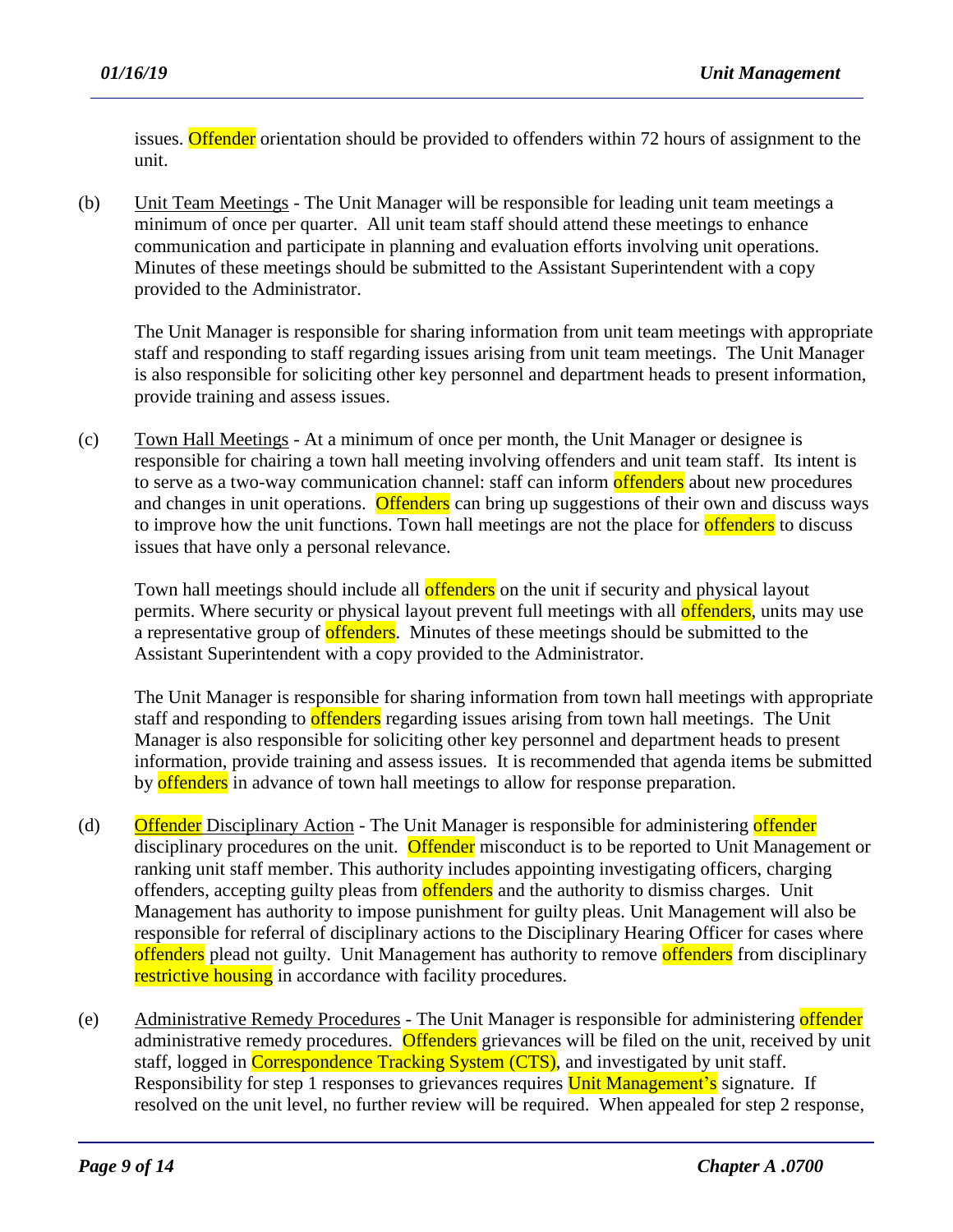Unit Management is responsible for ensuring grievances are forwarded to the appropriate staff member through CTS.

(f) Safety, Security, and Sanitation Inspections - Unit Management is responsible for the appearance, cleanliness and safety of their unit. Safety, security and sanitation standards provide a means of evaluating a unit's level of efficiency and effectiveness. Safety not only encompasses the physical plant, but also includes the responsibility of unit staff to provide an environment where offenders can live without fear of intimidation, reprisal, or unsafe conditions. Unit Management is responsible for ensuring compliance with institution and **DPS** Safety Policy, and reports all safety hazards in accordance with institution procedure. The Unit Manager will also serve or appoint a unit safety officer to serve on the institution safety committee. The Unit Manager, upon coordination with the OIC, will conduct emergency drills on the unit in accordance with institution procedures.

Correctional Officers and Sergeants are responsible for inspections of their assigned areas on a daily basis. The Assistant Unit Manager is responsible for conducting weekly inspections of the entire unit while the Unit Manager will conduct a formal documented inspection of the unit on a monthly basis.

(g) Public Contact - When operational considerations permit, the Unit Manager is responsible for managing the telephone and visitation program for **offenders** on the unit to ensure procedures related to these programs are observed and accurate information is entered into OPUS or other record keeping systems. Facilities not staffed with division approved visitation officers, the Unit staff will generally be required to work during visitation periods and be available to meet with offender families and visitors as necessary. The Unit Manager has authority to reject visitors in accordance with DOP policy and shares with the OIC, responsibility for maintaining security in the visiting area.

The Unit Manager or designee will also coordinate special visits with attorneys, clergy, law enforcement officials and others as necessary to include the coordination of special tour groups in accordance with institution procedures.

Responding to telephone calls and correspondence from **offenders'** families, citizens, and government officials will also be a responsibility of the unit team. Staff should utilize CTS for all correspondences. Associated with this responsibility is the coordination of release plans for offenders being discharged or paroled.

(h) Special Assignments and Projects - The Unit Manager is responsible for ensuring that appropriate post orders, standard operating procedures and emergency plans are developed and posted on the unit. This responsibility will include ensuring that all unit staff are familiar with these plans and that such plans are updated on an annual basis.

The Unit Manager may serve on institution, region and division level workgroups and committees and is eligible to serve as a member of the employee relations committee, directors classification committee, and other committees as designated. Unit team members may also be expected to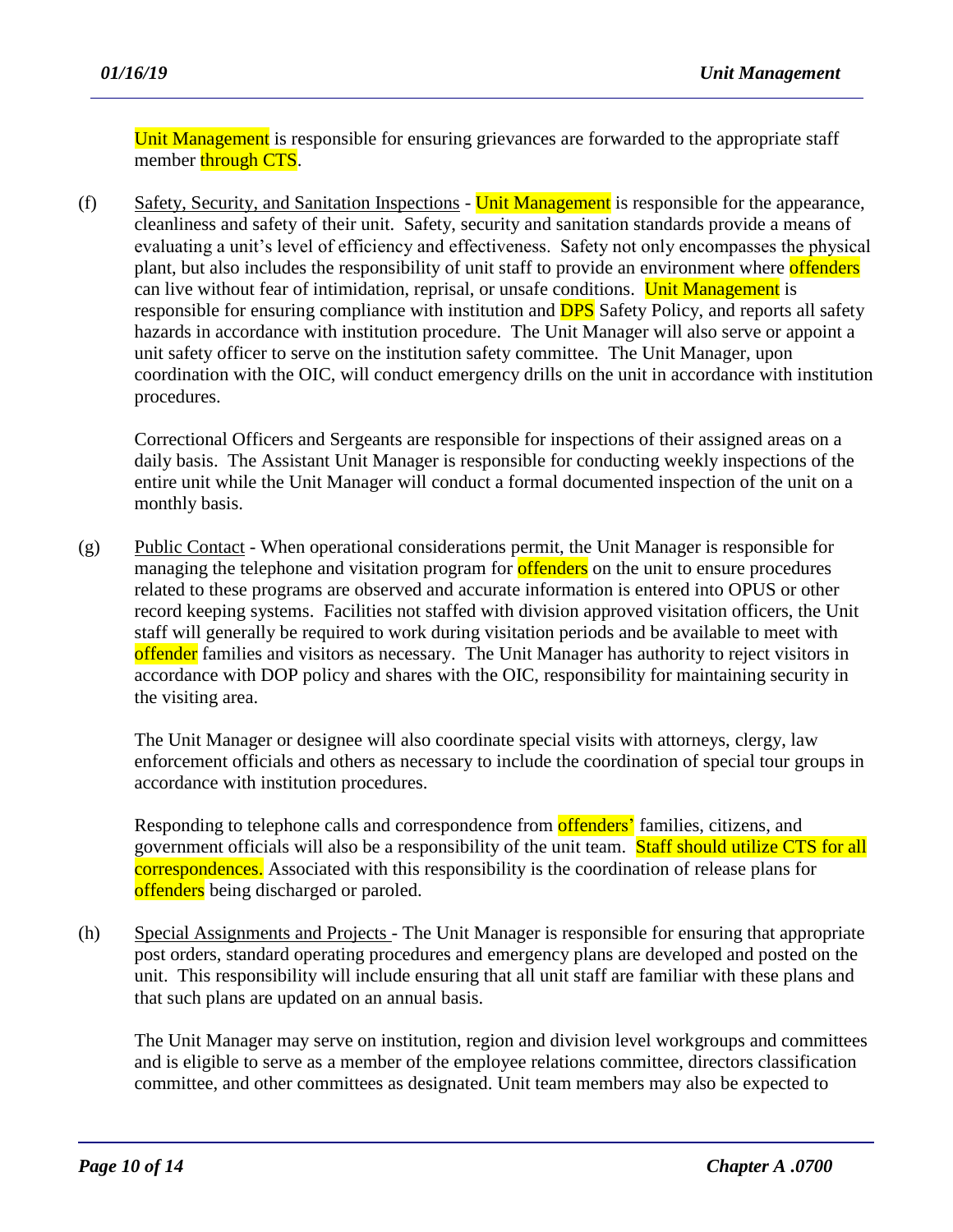represent the division and institution in recruiting efforts at recruiting fairs and presentations at colleges and high school career day events.

Other special assignments for unit team members may include membership in PERT, SORT, HNT or other specialized training teams developed within the institution, region or division.

- (i) Security Risk Groups The Unit Manager is responsible for identifying and making referrals of **SRG** offenders to the institution intelligence officer and ensuring communication between unit team members and the intelligence officer. As **offenders** are validated as members of a **SRG**, the unit team members must ensure phone calls and visitation involving **SRG** offenders are properly monitored and that validated **offenders** are searched according to policy.
- (j) Maintenance The routine preventive maintenance of the unit will be the responsibility of the Unit Manager who will review work orders for maintenance needs on the unit that are initiated by unit personnel and ensure emergency maintenance needs are addressed in a timely manner.
- (k) Tool, Equipment, and Key Control Tools, office equipment, security equipment, and keys assigned to the unit are the responsibility of the Unit Manager and an associated list will be maintained on the unit. The Unit Manager is also responsible for the proper care and protection of this equipment. Request for new or replacement equipment will be submitted by the Unit Manager to the appropriate manager as needs exist.
- (l) Offender Personal Property Following initial assignment or reception at the institution, unit team staff will be responsible for maintaining, inventorying and disposition of **offender** personal property.
- (m) Records Management If offender records are maintained on the unit, the Unit Manager is responsible for the safekeeping and organization of these records.

## **.0708 CLASSIFICATION / CASE MANAGEMENT / PROGRAMS**

It is the expectation that each unit will work closely with institution program staff to develop, implement and monitor classification and case management procedures, and institutional or unit programs to provide opportunities for the productivity and development of the **offenders**, ensuring the needs of the **offenders** are an integral part of assignment decisions.

(a) Classification - The primary goal of classification is the systematic process of coordinating offender assessment and assignment procedures in order to minimize community and institutional risks. The classification process manages and coordinates assignment to the various prison institutions, unit housing assignment within the institution, custody levels, control conditions, work, and program activities as appropriate and necessary for these purposes.

Classification referrals should be coordinated through Unit Management prior to review by classification authorities outside the unit. Unit Managers are responsible for ensuring classification reviews are conducted timely in accordance with policy and the implementation of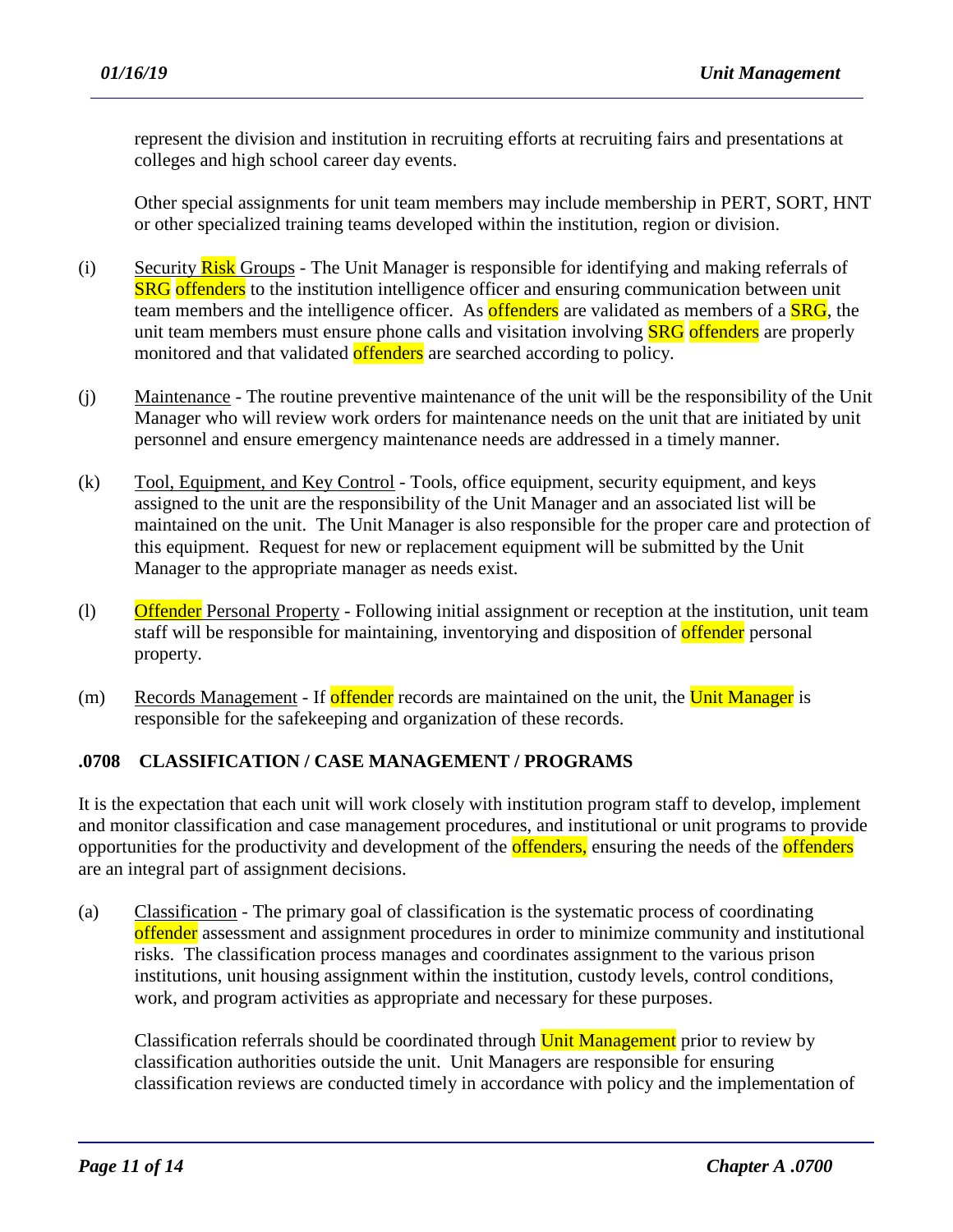classification decisions made. Unit Management is the final approving authority for classification actions where case factors indicate no custody change is required or recommended.

Unit Sergeants may approve restrictive housing for administrative purposes for up to 3 days. Unit Managers have authority to approve restrictive housing for administrative purposes for time periods ranging from 3-15 days. Restrictive housing for administrative purposes beyond 15 days will require institution level authorization as designated by policy. Unit Managers may also authorize removal from **restrictive housing for administrative purposes** during the initial 15-day confinement period. Unit Managers are responsible for ensuring referrals are prepared for any offender being recommended for restrictive housing for administrative purposes beyond 15 days and tracking and monitoring the **offender's** status during the 15-60 day time period.

A principle of unit management that is recommended but not required by this policy involves leaving an offender assigned to the same unit throughout his or her entire assignment to the institution. This promotes the concept of staff knowing the **offender** best being responsible for classification and management decisions regarding the **offender**. Institutions have the flexibility to move offenders within the institution as necessary, however, such reassignments within the institution should be minimal.

(b) Case Management - It is division policy that each offender receives a case management assessment, plan, and receive services based on the needs that are identified in the assessment. Further, each offender is eligible to receive correctional counseling from a staff member designated to provide case management services.

The Unit Manager, as the unit's case management specialist, serves as the supervisory staff person responsible for managing the case management system in the unit. This will involve ensuring that case management assessments, a case plan, and case notes are maintained by Case Managers on each offender assigned to the unit. The Unit Manager I serves as the immediate supervisor of the Case Managers on the unit team and is responsible for caseload assignments, ensuring that monthly contacts are maintained and case management notes are recorded in accordance with division policy.

(c) Programs - Unit staff must work with institution program staff in coordinating and implementing programs for **offenders** to include community volunteer programs. New programs being developed involving offenders from the unit require consultation with and approval by the Unit Manager prior to implementation. Where possible and practical, programs should be conducted on the unit.

Recreation activities and special events are specifically encouraged to be developed on the unit level where possible and practical. Such activities may supplement and be conducted in conjunction with institution wide activities and special events. Institutions are encouraged to provide institutional / regional canteen funds designated for each unit and controlled by Unit Managers in accordance with canteen fund policy. Unit Managers are encouraged to use these funds for providing recreational activities and special events for their unit to include procurement of recreation equipment and supplies in accordance with existing canteen fund and purchasing policies.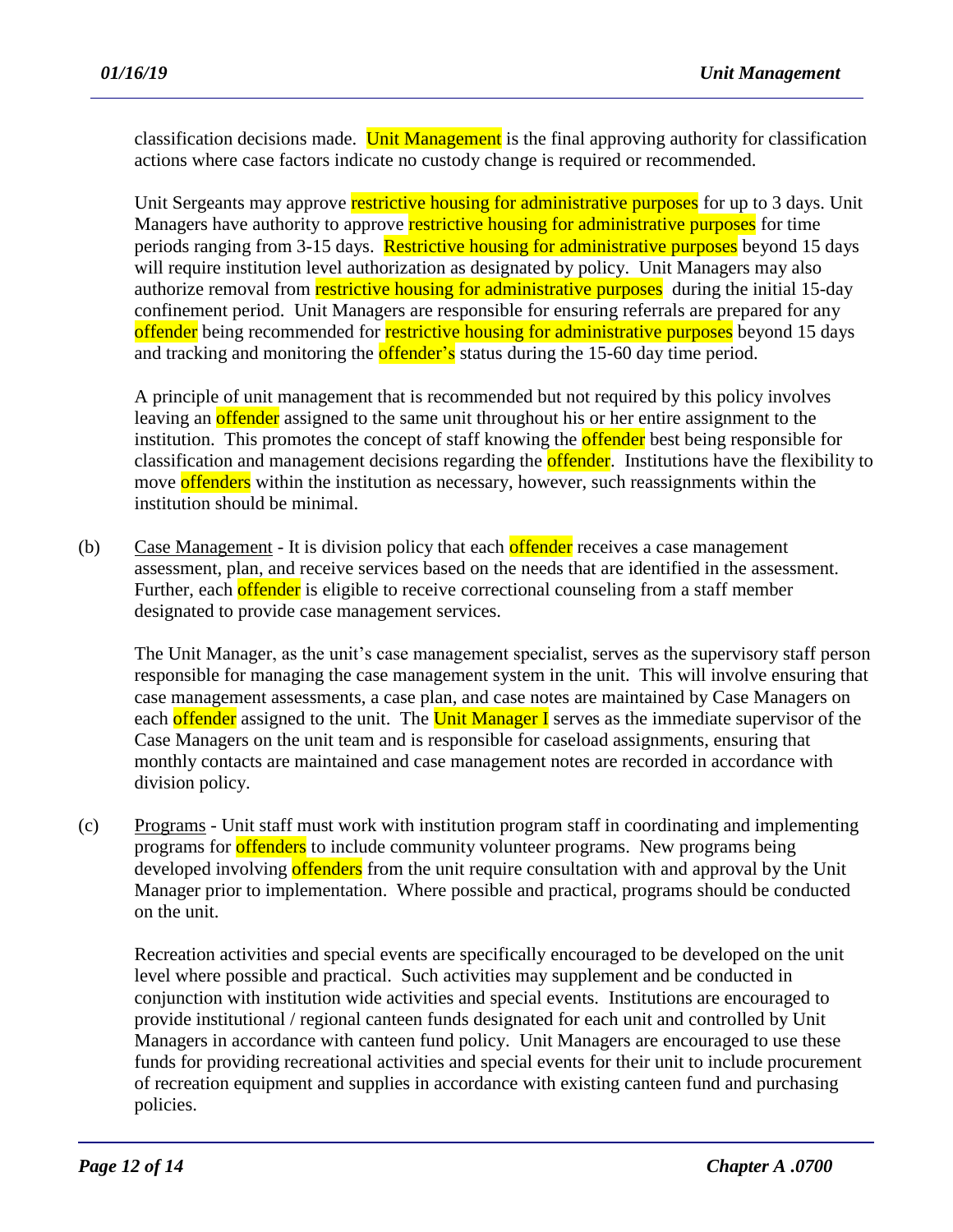(d) Sentence Reduction Credits - Gain/Earned Time - Offender participation in programs and work assignments will be awarded gain/earned time and sentence reduction credits as specified by division policy. Unit Management will monitor the awarding of such credits ensuring offenders are placed on or removed from gain/earned time status as the needs exist. Unit Management is final approving authority for overtime reduction credits up to 10 days and recommends credits exceeding 10 days. Unit Management is also responsible for initiating or reviewing recommendations for good time restoration.

## **.0709 STAFF SUPERVISION AND MANAGEMENT**

The Unit Manager, as the supervisor or manager of all unit team members, is directly involved in personnel management and decision making as indicated but not limited to:

- (a) Employee Disciplinary The Unit Manager can take corrective action on unit team employees to include coaching sessions upon consultation of the Assistant Superintendent. He or she can conduct preliminary investigations of misconduct occurring on the unit and will conduct disciplinary investigations as assigned by the Assistant Superintendent. The Unit Manager may recommend the level of disciplinary action on unit personnel, but does not "issue" disciplinary action. The Unit Manager should be included in meetings with unit personnel involving written warnings, suspensions, demotions, and dismissals as policy permits.
- (b) Valuing Individual Performance (VIP) Appraisal System The Unit Manager is responsible for the VIP process on all unit team members. This includes conducting VIP reviews on the Unit Manager I and performing reviews of  $VIP$ 's performed by the Assistant Unit Manager and Unit Sergeants. The Unit Manager shall ensure  $VIP$ 's are consistent with disciplinary actions and action plans are developed for improving performance when necessary.
- (c) Scheduling, Shift Assignments and Time Reports Ultimate responsibility for managing the scheduling, shift assignments and time reports of unit team members is the responsibility of the Unit Manager. Unit Management will monitor overtime, the scheduling of leave ensuring all assigned unit posts are covered on a daily basis and works in cooperation with the OIC in overall staffing of institutional custody personnel. Request for selected staff to be assigned to the unit team and request from unit team members wanting to move to other units or operation team must be endorsed by the Unit Manager.
- (d) New Hire and Promotional Process The Unit Manager may serve as a member and often chairman of an institution interview team for the purpose of hiring personnel below the rank of Unit Manager. He or she will make written recommendations on applicants being considered for initial employment, permanent status, and promotions to positions below the Unit Manager level.
- (e) Staff Orientation / Training Each Unit Manager will be responsible for an orientation program for new staff assigned to the unit team. This program will serve to inform new staff of the unit programs, operations, and to get staff into the mainstream of the unit as quickly as possible. The orientation shall be in written format and reviewed annually to ensure it is current with recent